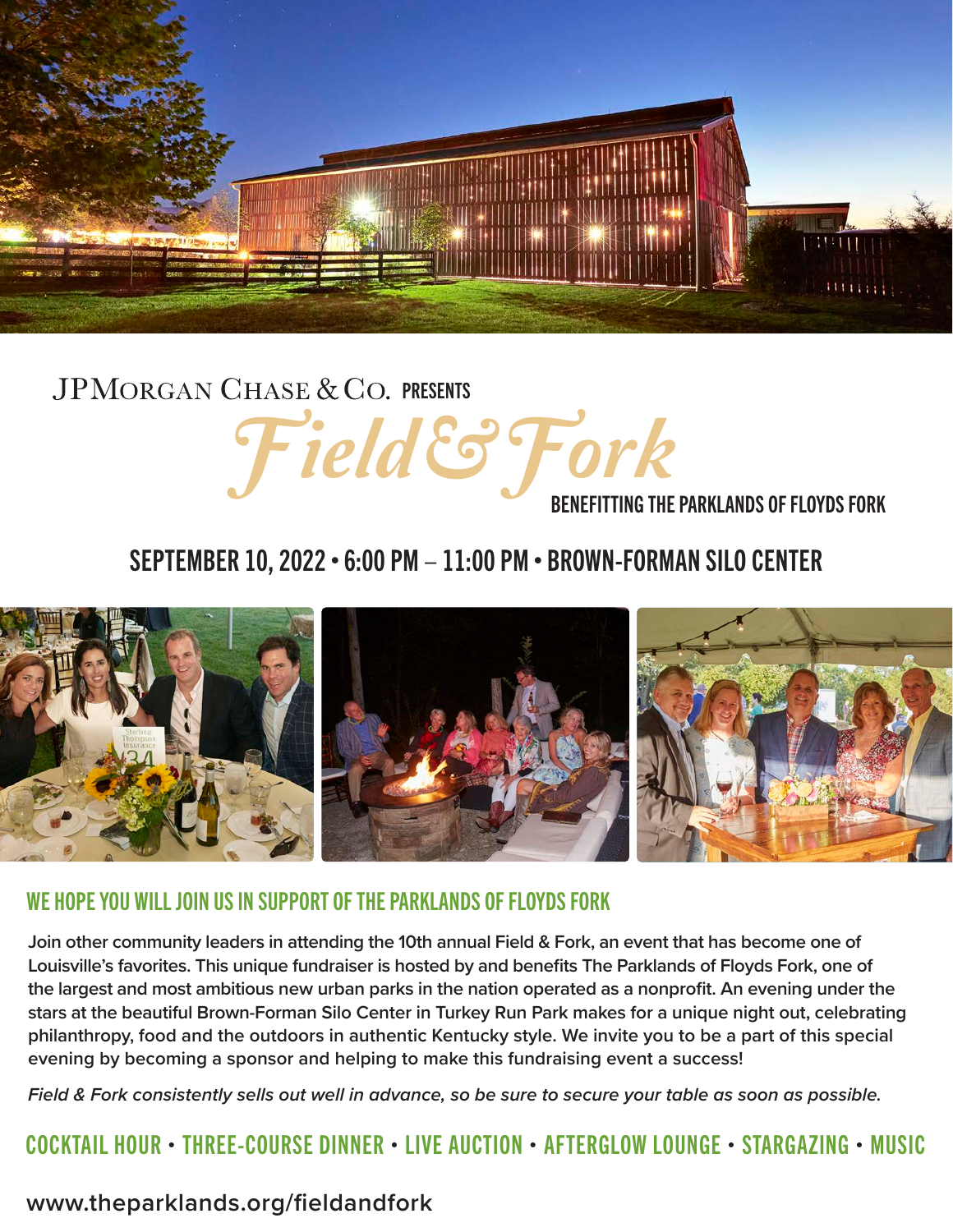# Field & Fork BENEFITTING THE PARKLANDS OF FLOYDS FORK

PRESENTED BY JPMORGAN CHASE & CO.

**Over 23,000,000 visits since inception Nearly 4,000 acres protected in perpetuity Tens of thousands of educational experiences 22 miles of water trail 60 miles of hiking and biking trails Open 365 days a year \$0 admission**







#### YOUR SPONSORSHIP ENHANCES QUALITY OF LIFE IN OUR COMMUNITY

Today's citizens deserve accessible, high-quality parks in their neighborhood. **The Parklands of Floyds Fork has preserved nearly 4,000 acres ahead of development, right in the fastest growing areas of Louisville, KY.** Four parks and more than 80 miles of trails **connect these acres, and they are** open to the public 365 days a year at no cost to enter**.** 

**These parks are funded each year through the support of individuals, foundations and businesses—not tax dollars—allowing for safe, clean, fun and beautiful park experiences for people of all ages and abilities, now and in perpetuity.** Together we work to enhance quality of life and help our community and economy grow in ways that are healthy, sustainable and enjoyable.

**We need your help to deliver nearly 4 million high quality park experiences each year.** 

Thank you for supporting The Parklands through this event!



#### **www.theparklands.org/fieldandfork**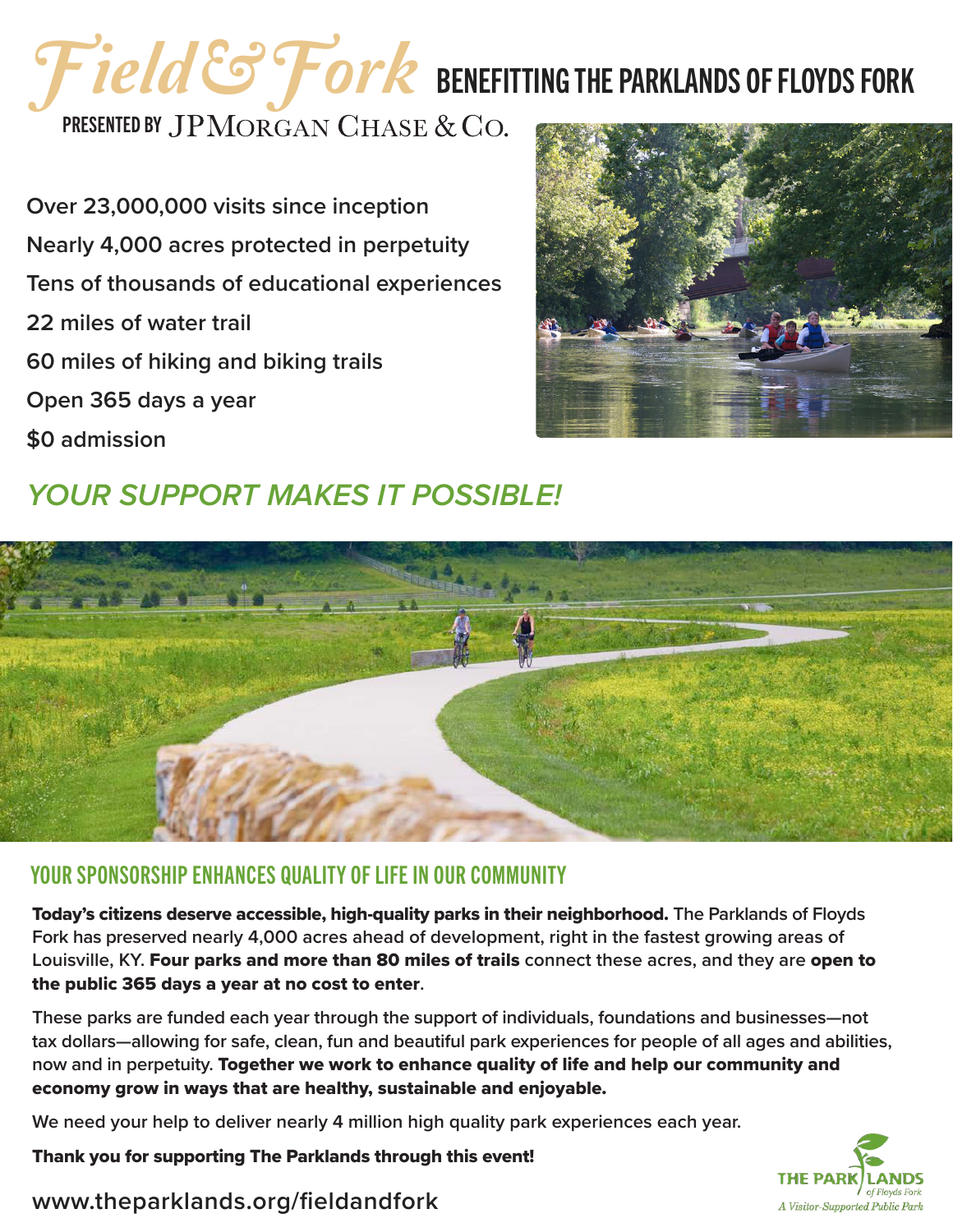## Field & Fork SPONSORSHIP INFORMATION **PRESENTED BY JPMORGAN CHASE & CO.**

#### 2022 SPONSORSHIP OPPORTUNITIES

As a Field & Fork sponsor, you or your company has the opportunity to align with this amazing parks system and its passionate supporters. **Each sponsorship level presents a variety of benefits, with significant exposure for your company and benefits for your clients and employees,** all while contributing to an important cause for the entire community**. We are more than happy to speak with you about your specific business goals to see how we can help you achieve them through our partnership.** 

#### \$5,000 SUPPORTING SPONSOR:

- **Preferred seating for a table of 10 guests at the party of the year (dinner, cocktails & entertainment included, dedicated table server)**
- **Name and logo listed as supporting sponsor on all event materials, including web page, programs, mailed invitation and special event signage**
- **Logo included on all pre-event promotions, including ads in The Voice-Tribune**
- **Goodie bag product placement opportunity**
- **Annual Report listing**

#### WHAT AM I SUPPORTING?

*Choose to support one of the following disciplines within The Parklands:* 

- **Education Supporter (support dynamic school and family educational programming)**
- **Safety Supporter (support our Park Rangers in maintaining a safe park for visitors)**
- **Horticulture Supporter (help the gardens and natural areas in The Parklands to grow)**
- **Maintenance Supporter (keep park amenities world-class and clean)**

#### \$3,000 TABLE SPONSOR:

- **One table for 8 guests at the party of the year (dinner, cocktails & entertainment included)**
- **Company name featured on programs and table signage**
- **Annual Report listing**

#### \$400 INDIVIDUAL TICKET:

- **Ticket for dinner, drinks and entertainment**
- **Annual Report listing**

### THANK YOU FOR YOUR CONSIDERATION

**Through this event, we work together to** enhance quality of life **and help our** community & economy grow in ways that are healthy, sustainable, and enjoyable for people of all ages and abilities.

#### CONTACT US

**Email Sam Stewart at** sstewart@theparklands.org **or call 502-584-0350.**









**www.theparklands.org/fieldandfork**